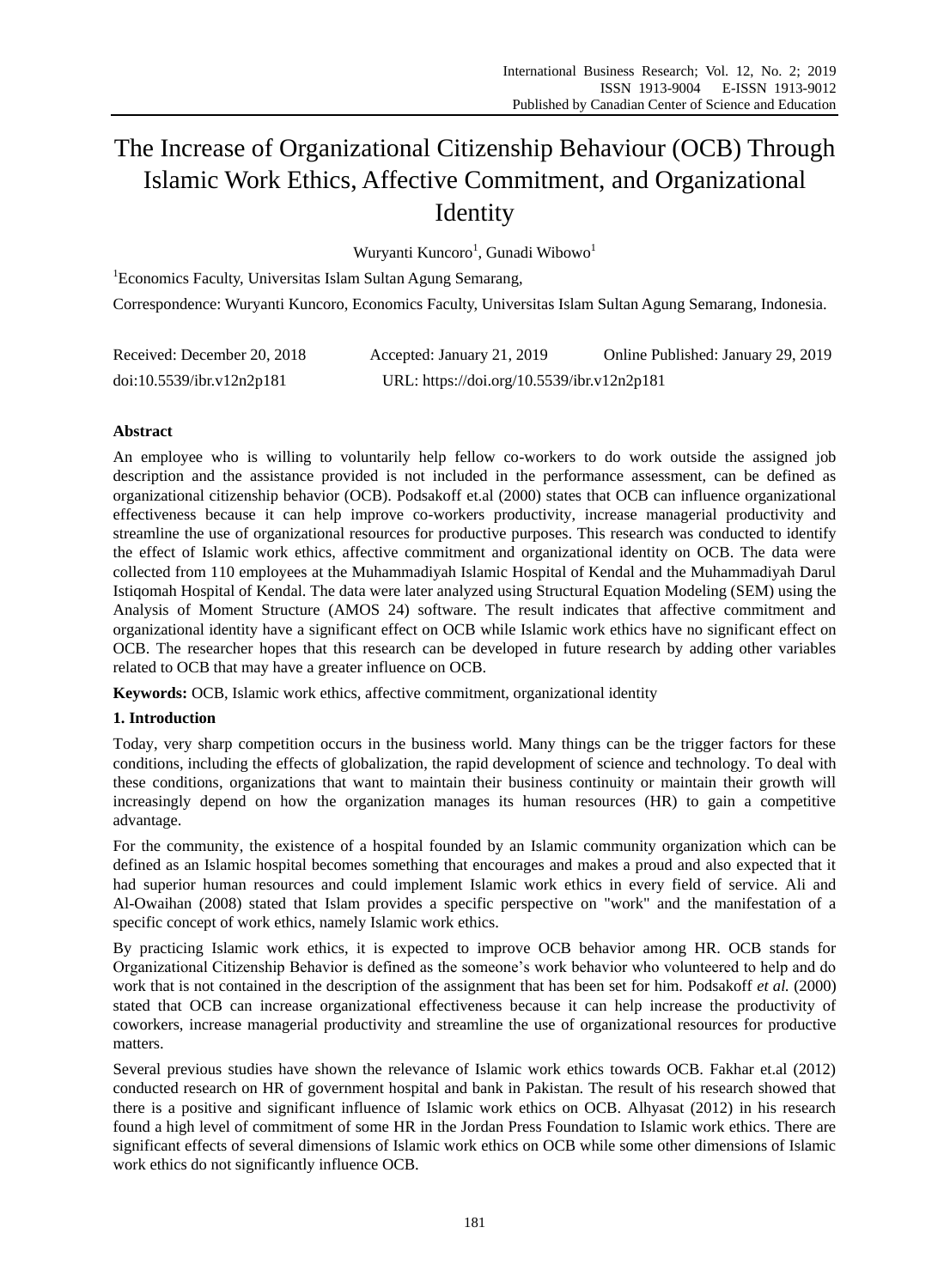Besides that, in order to facilitate achieving organizational goals, employees' management by organizations needs to pay attention to employees' commitments. In addition to having good and quality work behavior, employee must be committed to the organization. Organizational commitment is classified into three types, namely affective, normative, and continuous commitment. From these three types, affective commitment becomes the most beneficial for the company because employees with high affective commitment tends to feel confident with the company so that it will try optimally to improve the work quality for the achievement of organizational goals (Kusumastuti and Nurtjahjanti, 2013).

The study result of the Nizam *et al*. (2016) on 156 respondents from several small and medium enterprises (SME) in textile trade in Selangor, Kuala Lumpur, and Johor (Malaysia) proved that the application of high Islamic work ethics would result in high organizational commitment and showed that the application of Islamic work ethics can help realize a large commitment to the organization. The research of Nizam *et.al* (2016) also shows the existence of a significant and positive relationship between Islamic work ethics and affective commitment. The study result of Subejo *et.al* (2013) on firefighter in the Jakarta Provincial Government showed that organizational commitment had a significant effect on OCB.

Organizational identity is basically a reflection of the organizational image. It is also defined as a reflection of organizational culture and serves to increase the effectiveness of organizations in adjusting to the demands of the environment (Himam, 2012). Organizational identity will create the motivation needed to arouse volunteerism in organizational behavior (Prasetyo and Himam, 2013).

The study result of Fakhar *et al*. (2012) suggest that further research can be carried out on private sector companies and can add other variables to study. This attracted researchers to conduct research on the influence of Islamic work ethics on OCB. Researchers are also interested in examining the influence of Islamic work ethics on the affective commitment which becomes a part of the organizational commitment. Researchers choose affective commitment because it is an important factor that determines employees' dedication and loyalty as stated by Rhoades *et.al* (2001). The researcher will also examine the effect of affective commitment and organizational identity on OCB.

There are several health facilities in Kendal, Central Java, Indonesia that was established and owned by Islamic community organizations. Meanwhile, there are 2 Islamic hospitals that are quite well known by the Kendal society and its surroundings, namely Muhammadiyah Islamic Hospital of Kendal (RSI) and Muhammadiyah Darul Istiqomah Hospital of Kendal (RSDI). Both of these hospitals are relatively identical because they were established and owned by Muhammadiyah Association (Indo: *Persyarikatan Muhammadiyah*).

The satisfaction survey by Quality Management Representative (QMR) conducted on inpatient patients in January 2018 showed that 9% of patients were dissatisfied with the condition of the bathroom/toilet and 5.9% were dissatisfied with the condition of the patient waiting room. While the survey in February 2018 showed that 8.1% of patients were dissatisfied with the condition of the bathroom/toilet and 5.2% were dissatisfied with the condition of the patient waiting room. Rodhiyatun *et. al*. (2014) stated that the result of the satisfaction survey in September 2013 by the QMR of RSI on inpatient patients showed that 55% of patients were satisfied, 11.5% were satisfied but 15% of patients expressed dissatisfied. From ten respondents there are four people who complained regarding daily interactions in the hospitalization environment. There were also two respondents who complained about interpersonal health personnel and three respondents who complained regarding nursing services.

This illustrates that there is still dissatisfaction from patients even though from observations and information from the community, the RSI has become the community choice not only in Kendal, Central Java, Indonesia but also in Batang Central Java, Indonesia. According to the community, RSI and RSDI have good respect and have their own peculiarities related to the application of Islamic work ethics in their service activities.

Based on the description above, researchers are interested in examining the level of commitment of RSI and RSDI on Islamic work ethics and the effect of applying Islamic work ethics on affective commitment, organizational identity, and OCB. The researchers will also examine the effect of affective commitment and organizational identity on OCB. Therefore, this research is entitled 'the increase of OCB through Islamic work ethics, affective commitment, and organizational identity'.

## **2. Literature Review**

## *2.1 Islamic Work Ethics*

Work ethics is defined as a collection of values, traits, attitudes, and behaviors about how people do or handle their work. Islam strongly demands that its adherents have strong moral values and follow the Islamic teachings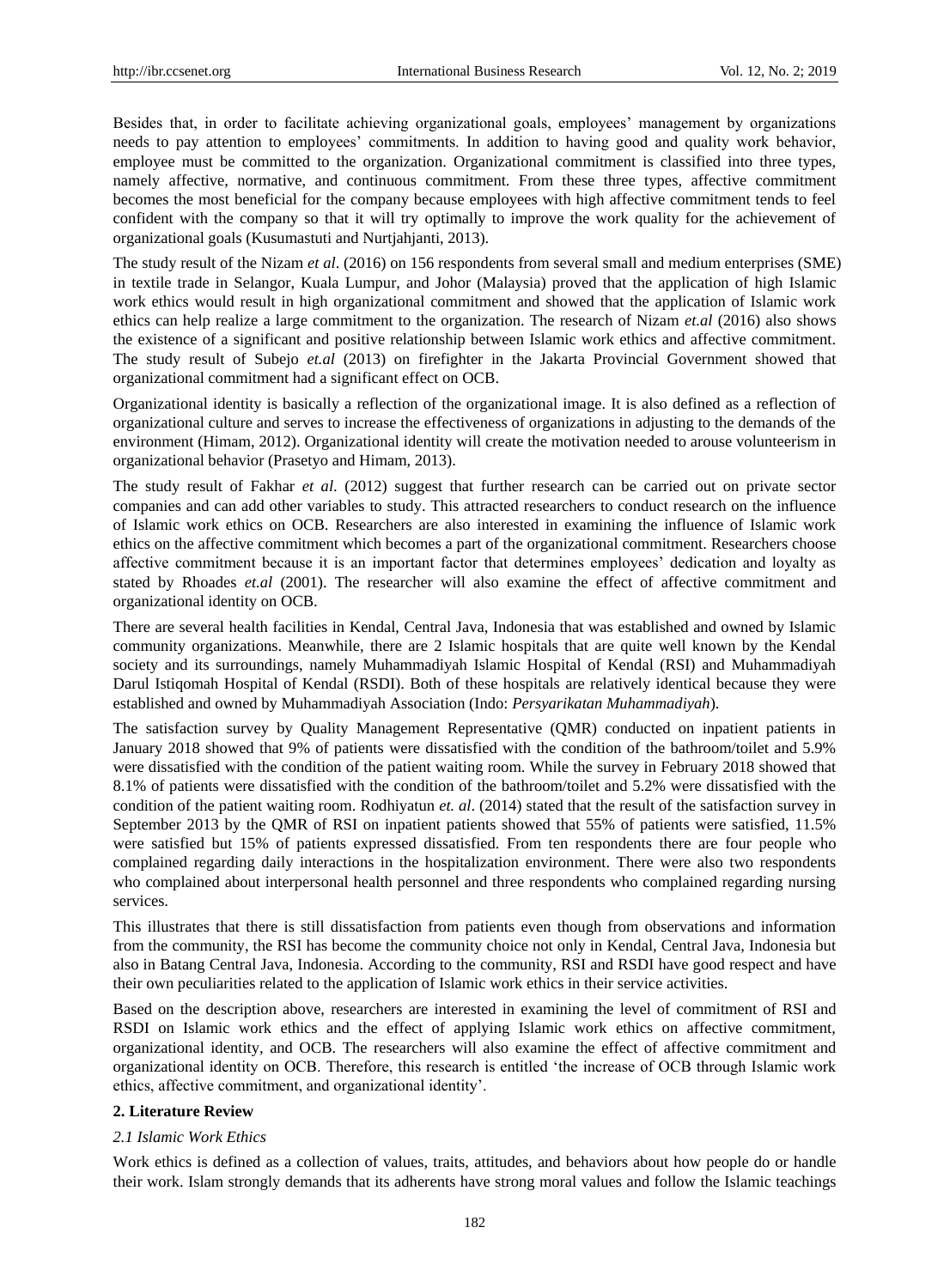in carrying out their work to seek the pleasure of Allah SWT, which becomes the ultimate goal in life (Zahrah *et.al*, 2016).

Ahmad and Owoyemi (2012) define Islamic work ethics as a set of values or belief systems sourced from the Qur'an and Sunnah regarding work. According to Ali and Al-Owaihan (2008), Islamic work ethics is an orientation that directs and influences Muslim involvement and participation in the working world. At workplace, Muslims are expected to know what is right and wrong based on Islamic teachings and behave and act in accordance with Islamic teachings (Zahrah *et.al*, 2016).

From the several definitions above, it can be concluded that Islamic work ethics is a set of values or belief systems based on the Qur'an and Sunnah of the Prophet Muhammad that is held by members of the organization that animates every thought, speech and action or behavior.

Alhyasat (2012) states that there are nine dimensions of Islamic work ethics, namely proficiency, kindness and forgiveness in dealing with employees, advice to Muslims and creativity in services, sense of responsibility, fairness and justice, integrity, teamwork, obedience, observing dignity and honor of the profession.

## *2.2 Affective Commitment*

According to Hidayat (2010), organizational commitment can be divided into three types who have a different level or degree. These three types of organizational commitment are:

- Continuance commitment is a commitment based on the members' perceptions of the losses they will receive if they leave the organization or the benefits to be gained if they maintain their membership. So that this commitment remains in the organization based on the consideration of the profit and loss earned.
- Normative commitment is a commitment that includes members' feelings regarding the obligations and responsibilities that must be given to the organization so that members remain in the organization because they feel obliged to be loyal to the organization.
- Affective commitment related to emotional, identification and involvement of members in the organization so that it has an emotional attachment to the organization that is seen in involvement and feeling happy and enjoying their role in the organization.

Affective commitment is formed from organizational efforts to make employees have strong beliefs to follow all organizational values (Han *et al*., 2012). Affective commitment is an important factor that determines the employees' dedication and loyalty. Employee with high affective commitment tends to show ownership of the organization, experience increased participation in organizational activities, the desire to achieve organizational goals, and the desire to remain a member of the organization (Rhoades *et.al*, 2001).

Kusumastuti and Nurtjahjanti (2013) stated that effective commitment was valued higher than normative and continuous commitment, while normative commitment was valued higher than continuous/rational commitment so that employees who had affective commitment would be more valuable to the organization because they have already involved emotional factors which will then work with feelings of pleasure and enjoy their role in the organization.

From several definitions above, it can be concluded that affective commitment is a strong desire to remain a member of an organization with emotional attachments reflected through feelings of pleasure, involvement, enjoying the role and acceptance of organization values and goals.

The indicators used in the affective commitment variable based on the research used by Rhoades *et.al* (2001) are as follows:

- Has a deep personal meaning.
- A strong sense of belonging with the organization.
- Proud to tell others about the organization.
- Bound emotionally with the organization.
- Glad to be able to work in the organization until retirement.
- Feel that the problem faced by the organization becomes their problem too.

There are several antecedents of affective commitment that have been identified including personal characteristics, structural characteristics, characteristics related to work, and work experience, where work experience has the strongest and most consistent relationship (Han *et al*., 2012).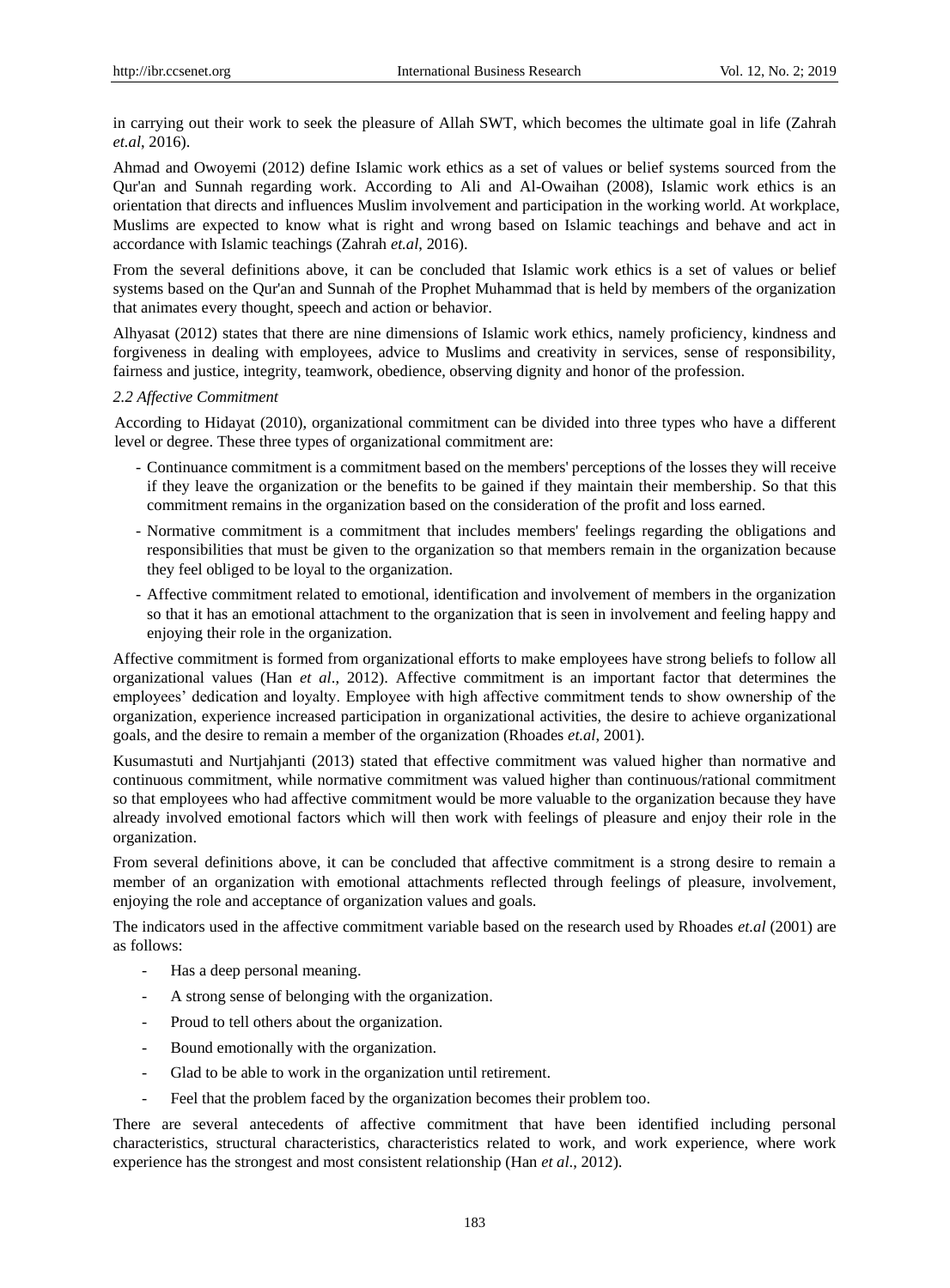The study result of the Nizam *et.al* (2016) on 156 respondents from several small and medium enterprises (SMEs) in Selangor, Kuala Lumpur, and Johor (Malaysia) proved that Islamic work ethics had a significant and positive influence on affective commitment to the hypothesis proposed was:

H1: Islamic work ethics has a significant effect on affective commitment.

## *2.3 Organizational Identity*

Organizational identity is basically a reflection of the organizational image, culture and serves to increase the effectiveness of organizations in adjusting to the environment demands (Himam, 2012). Organizational identity is similar to an organization's self-image which is defined as organizational characteristics that are "central, enduring, and distinctive" (Himam, 2012).

Organizational identity develops as a shared understanding of organizational members regarding the characteristics of an organization that has important, relatively permanent, and can be used as a differentiator with other organizations. This shared understanding arises as an interpretation of the values that develop in the organization and it becomes the result of the social reconstruction and interaction process (Himam, 2012).

From several definitions above, it can be concluded that organizational identity is a reflection of the organizational image and culture that emerges as an interpretation of the values that develop in the organization and it becomes the result of social reconstruction and interaction process of organizational members and serves to increase organizational effectiveness in adjusting to the environment demands.

Prasetyo and Himam (2013) explain organizational identity as a unit of six aspects contained in the organization, namely: (1) actual identity is a special attribute that is owned by the organization at present which can be seen such as in the business segment, organizational goals, ethos and work style, and market segments; (2) communicated identity is a message conveyed by the organization through communication to outside parties either through logos, advertisements and public relations; (3) conceived identity is related to the organizational description and reputation in the minds of customers and other stakeholders; (4) covenanted identity is related to the principal message implied in the organizational name and or logo; (5) ideal identity refers to the ideal organizational identity or positioning as expected; (6) desired identity is related to the desires of the owners and leaders of the organization in the long time period.

The realtionship between Islamic work ethics and organizational identity can be seen from the notion that Islamic work ethics is a set of values or belief systems based on the Qur'an and Sunnah of the Prophet Muhammad that is held by organizational members who inspire every thought, speech and action or behavior.

These values then develop an organizational identity as a collective understanding of organizational members on the characteristics of organizations that are important, relatively permanent, and are distinguishing between one organization and another (Himam, 2012). So the hypothesis proposed is:

H2: Islamic work ethics has a significant effect on organizational identity.

## *2.4 Organizational Citizenship Behaviours (OCB)*

The concept of OCB was first formally conveyed by Chester Barnard as the willingness of individuals in organizations to work together (Harper, 2015). OCB is defined as discretionary individual behavior. It is not rewarded by a formal reward system and can increase the effectiveness of organizational functions. It is free and voluntary because such behavior is not required by the requirements of the role or description of the task which is clearly determined based on an agreement with the organization but it becomes an individual choice (Podsakoff et.al, 2000).

Allameh *et al*. (2012) mention four characteristics of OCB as follows:

- Activities carried out are not specified work activities.
- Activities are carried out because of personal motivation.
- This behavior is not formally defined or clearly stated in the formal reward system.
- This behavior helps the whole organization but it is not evaluated in the system of effectiveness.

Based on the information above, it can be concluded that OCB is the individual behavior outside of the job description and it is not formally determined in a reward system that is done voluntarily and contributes to the increase in effectiveness and efficiency in the organization.

Podsakoff *et al.* (2000) propose 7 (seven) OCB dimensions, namely: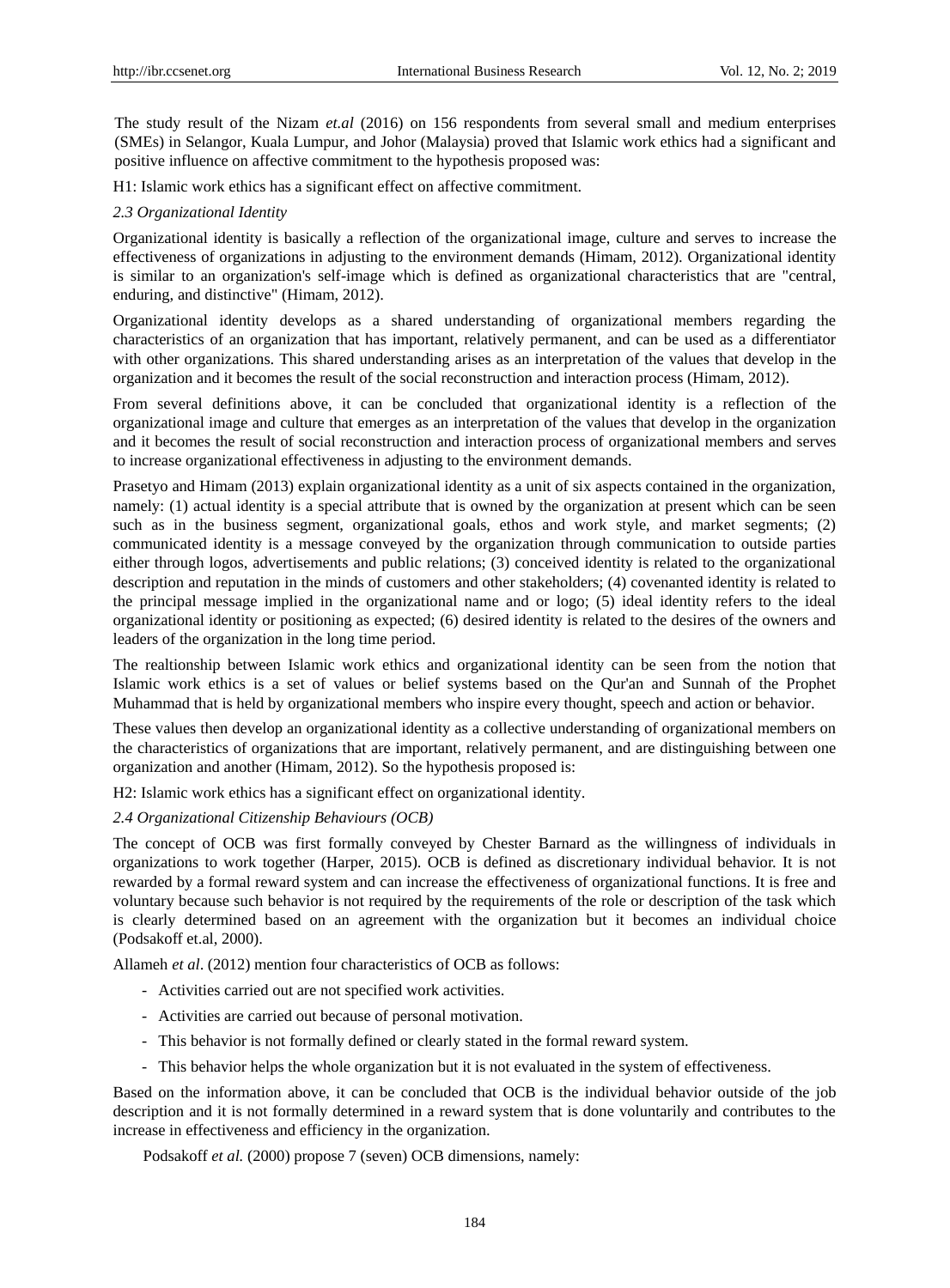- Helping Behavior defines as helping other people voluntarily and always being vigilant in anticipation of possible problems related to work.
- Sportsmanship is the ability to tolerate poor treatment from colleagues by not complaining and still showing a positive attitude, or even willing to sacrifice personal desires for the good of the organization.
- Organizational Loyalty refers to promote organization to outsiders, protect and defend organization from external threats and commit themselves to organization despite unfavorable conditions.
- Organizational Compliance is individual acceptance of organizational rules and policies that is realized by adhering to these rules and policies even if no one is watching.
- Individual Initiative defines as individual who has more initiative, for example, someone will ask if he or she do not understand their work, or do his or her work without having to wait to be ordered beforehand.
- Civic Virtue is the great interest or commitment to the organization as a whole that is indicated by the desire to actively participate in organizational governance (e.g. attending meetings, participating in policy discussions, conveying ideas), paying attention to environmental conditions to find out threats and opportunities for organizations, and seek opportunities to always do good (e.g. reporting fire or suspicious activity).
- Self Development refers to voluntarily take action in the context of self-development by improving abilities, skills, and knowledge.

Abbasi and Rana (2012) stated that OCB improves the individual and organizational performance. The cultural component of OCB is organizational-specific and depends on the organizational values, beliefs and work ethics.

Fakhar *et.al* (2012) conducted a study on 165 employees in 15 government hospitals and 8 private banks in Pakistan. He found that Islamic work ethics had a positive and significant influence on OCB and both variables had a strong relationship so that it could be concluded that the higher Islamic work ethics will increase OCB. So the hypothesis proposed is:

H3: Islamic work ethics has a significant effect on OCB.

The study result of the Subejo *et.al* (2013) on 355 fire brigades in the Jakarta Provincial Government showed that these three dimensions or types of organizational commitment had a significant effect on OCB so that the hypothesis proposed is:

H4: Affective commitment has a significant effect on OCB

Prasetyo and Himam (2013) argue that organizational identity will create the motivation needed to arouse volunteerism in organizational behavior.

Amini *et al*. (2016) conducted a study of the tax employees in Lorestan, Iran with a sample size of 250 respondents. The result of his research indicates that organizational identity has an influence on OCB so the hypothesis proposed is:

H5: Organizational identity has a significant effect on OCB.

#### *2.5 Empirical Model*

The empirical model of this study is as follows:



Figure 1. Empirical Model of Research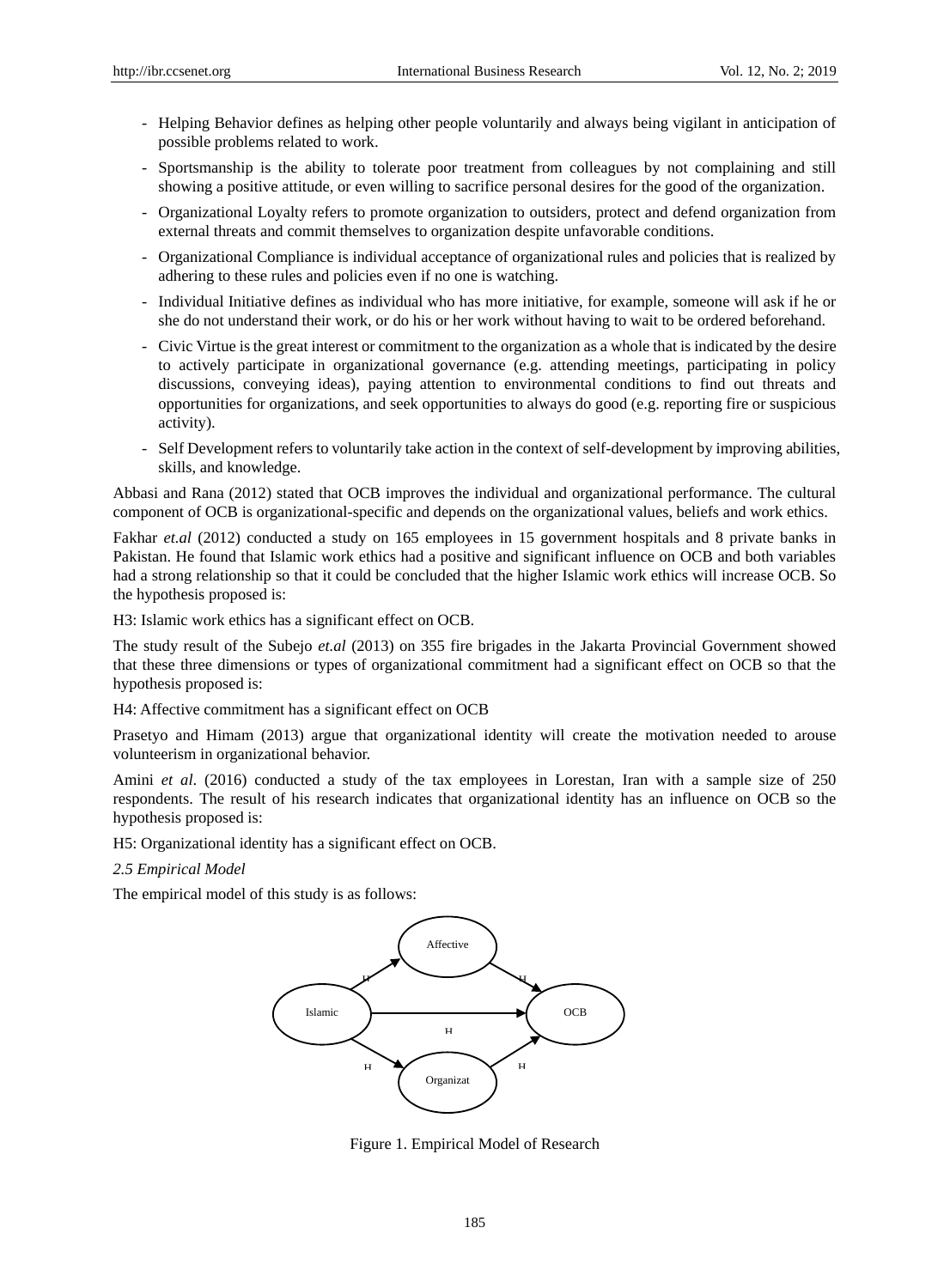# **3. Research Methodology**

## *3.1* Population and Sample

The population of this study is all RSI employees that is 459 people and RSDI employees are 145 people so that the population is amounted 604 people. The sampling used in this study is proportional random sampling (Wahyudi, 2012) because it involves several subgroups. Ghozali (2017: 62) recommends that sample sizes between 100 and 200 must be used for Maximum Likelihood Estimation (ML). In this study, 130 questionnaires were distributed (22% of the total population), namely 100 questionnaires in RSI (22% of total RSI employees) and 30 questionnaires in RSDI (21% of total RSDI employees). From 100 questionnaires distributed at the RSI, 84 questionnaires (84%) were collected. Whereas 30 questionnaires distributed in RSDI collected 26 questionnaires (87%) then the answers from 110 respondents (85%) can be analyzed.

# *3.2 Data Collection Technique*

Data collection techniques of this study are:

**Observation** 

Direct observation or observation is intended to obtain a clear picture of the situation and activities carried out by the RSDI and RSDI employees.

- Questionnaires Distribution

This becomes a method of collecting data directly which is done by submitting a list of questions to the respondents. The questionnaire was submitted directly to the respondent and returned to the researcher within 7 days after questionnaire given.

# *3.3 Operational Variable and Indicator Definition*

Islamic work ethics is a set of values or belief systems based on the Qur'an and Sunnah of the Prophet Muhammad about work that animates every thought, word and work behavior of employees. The indicators of the variable Islamic work ethics in this study cite six of the nine dimensions of Islamic work ethics according to Alhyasat (2012), namely proficiency, kindness, responsibility, fairness, and teamwork.

Affective Commitment is the desire or attitude to stay in organization because of the suitability of values and emotional attachments. The variable indicators of affective commitment used in this study cite five of the six indicators of affective commitment delivered by Rhoades *et al*. (2001), they are highly meaningful organizations, belonging, pride, emotional attachment, and loyalty.

Organizational Identity is a reflection of the organizational image in the minds of employees that distinguishes it from other organizations. These variable indicators cite three of the six aspects of organizational identity conveyed by Prasetyo and Himam (2013), they are organizational specific attributes, external communication, and organizational reputation.

OCB is voluntary behavior that is not included in formal duties and is considered to contribute to increasing effectiveness and efficiency in the organization. The OCB variable indicators used in this study cite six of the seven dimensions of OCB proposed by Podsakoff *et al.* (2000), namely helping behavior, sportsmanship, organizational loyalty, organizational compliance, individual initiative, and responsiveness.

## *3.4 Data Analysis Technique*

To test the model and hypothesis, this study used SEM (Structural Equation Modeling) analysis by using Analysis of Moment Structure (AMOS 24) program.

# **4. Findings**

# *4.1 Conformity and Stastical Test*

Based on the suitability index and the cut-off value if the suitability index  $\geq$  or  $\leq$  than cost of value that is used to test whether a model is accepted or rejected as stated by Ferdinand (2005) as a whole it can be seen in the following table 1: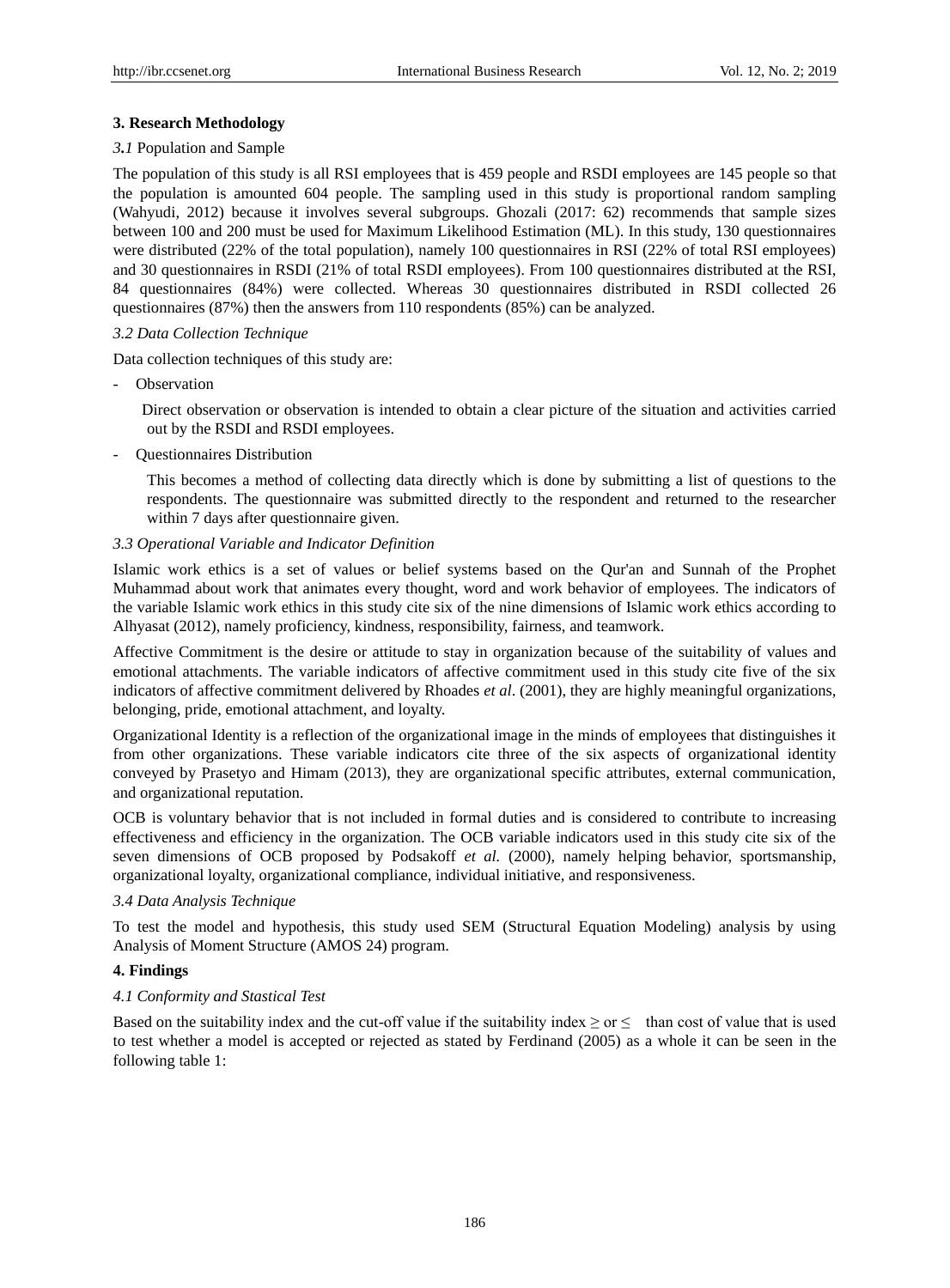| Goodness of Fit Index | Cut-of-Value   | Analysis<br>Result | <b>Evaluation Model</b> | Conclution                                  |  |
|-----------------------|----------------|--------------------|-------------------------|---------------------------------------------|--|
| $X^2$ Chi-Square      | Small Expected | 445,051            |                         |                                             |  |
| Significance          | $\geq 0.05$    | 0.000              | Marginal                | The result value accepted as marginal       |  |
| Probability           |                |                    |                         |                                             |  |
| <b>RMSEA</b>          | $\leq 0.08$    | 0.136              | Marginal                | The model is well                           |  |
| GFI                   | $\geq 0.90$    | 0.715              | Marginal                | The result value is adequate fit it can use |  |
| <b>AGFI</b>           | $\geq 0.90$    | 0.631              | Marginal                | The result value is better fit.             |  |
| <b>CMIN/DF</b>        | $\leq 2.00$    | 3,028              | Marginal                | The result value acceptable fit as          |  |
|                       |                |                    |                         | marginal                                    |  |
| TLI                   | $\geq 0.95$    | 0.892              | Marginal                | The result value almost good fit.           |  |
| <b>CFI</b>            | $\geq 0.95$    | 0,907              | Marginal                | The result value very good fit.             |  |

#### Table 1. Model Feasibility Index (*Goodness*-*Of-Fit Index*)

Source: Primary Data Source, 2018

# *4.2 Validity Test*

A dimension indicator shows significant convergent validity if the indicator variable coefficient is greater than twice the standard error (Ferdinand, 2005: 304).

Based on AMOS text output on regression weight, it shows that all indicators produce a critical ratio estimation value that is greater than twice the standard error, it can be concluded that the indicator variable used is valid. This shows that the indicator validly measures what should be measured in the model presented.

#### *4.3 Realibility Test*

Basically, the reliability test shows the extent to which a measuring instrument can provide result that is relatively the same if measurements are taken again on the same subject. The recommended approach in reliability test is to assess the reliability of composite quantities and extracted variance from each construct (Ferdinand, 2005: 93).

# - Composite (Construct) Reliability

The value of construct reliability sequentially for the variables of Islamic work ethics, affective commitment, organizational identity, and OCB are 0.979; 0.929; 0.969; 0.936. it is known that the reliability value is  $\geq$ 0.70 for all variables so that this data is feasible to use.

- Variance Extracted

The value of variance extracted sequentially for the variables of Islamic work ethics, affective commitment, organizational identity, and OCB are 0.901; 0.725; 0.913; 0.713. It is known that the extracted variance value  $is \geq 0.50$  for all variables so that it can be stated that this data is feasible to use.

## *4.4 Estimated Structural Equation Model*

After the model is analyzed using confirmatory factor analysis and it can be proven that each indicator can define latent constructs, then a full SEM model can be analyzed. The result of processing using AMOS can be seen in Figure 2.

SEM of The Increase of OCB, through Islamic Work Ethics, Affective Commitment, and Organizational Identity



Figure 2. Full Structural Model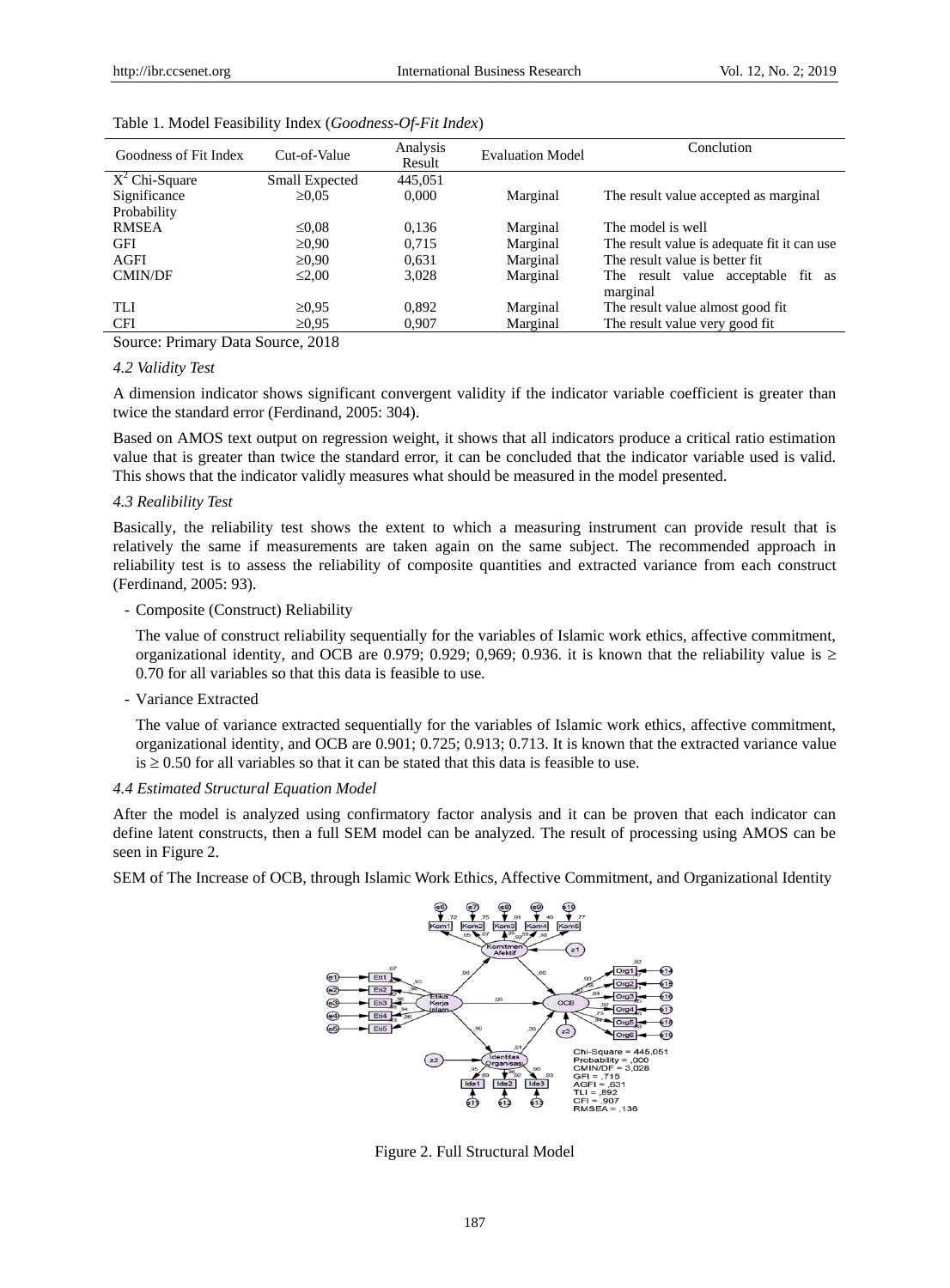## *4.5 Hypothesis Test*

Hypothesis test that has been proposed is done by looking at the value of CR at regression weights on AMOS text output. If the critical ratio (CR) of an estimate or coefficient  $\geq 2$ , it can be concluded that the resulting regression coefficient is significant (Ferdinand, 2005: 37).

The whole acceptance and rejection of the hypothesis are presented in the following table 2:

| Table 2. The Acceptance and Rejection of Hypothesis |  |
|-----------------------------------------------------|--|
|                                                     |  |

| <b>Hypothesis</b>                                                                                           | C.R.   | <b>Cut of Value</b> | <b>Significance</b> | <b>Conclusion</b> |
|-------------------------------------------------------------------------------------------------------------|--------|---------------------|---------------------|-------------------|
| Islamic<br>ethics<br>work<br>has<br>a<br>significant effect<br>affective<br>on<br>commitment                | 13,730 | 2                   | Significance        | Accepted          |
| ethics<br><b>Islamic</b><br>work<br>has<br><sub>a</sub><br>significant effect on organizational<br>identity | 16.240 | 2                   | Significance        | Accepted          |
| Islamic<br>ethics<br>work<br>has<br>a<br>significant effect on OCB                                          | 0,311  | $\overline{c}$      | Not Significance    | Rejected          |
| Affective commitment<br>has<br>a<br>significant effect on OCB                                               | 3.714  | $\overline{c}$      | Significance        | Accepted          |
| Organizational identity<br>has<br>- a<br>significant effect on OCB                                          | 4.447  | $\overline{c}$      | Significance        | Accepted          |
| <b>5. Discussion</b>                                                                                        |        |                     |                     |                   |

The first hypothesis, Islamic work ethics with CR 13.730 > cut of value 2 has a significant effect on affective commitment, meaning that with the increasing practice of Islamic work ethics, it will increase employees' affective commitment to the organization. The result of this study is consistent with the result of Yousef (2000)

# and Nizam *et.al* (2016).

The second hypothesis, Islamic work ethics with CR  $16.240 >$  cut of value 2 has a significant effect on the organizational identity, meaning that with the increase of Islamic work ethics practice, it will improve organizational identity. The result of this study proved the opinions expressed by Himam (2012) which states that the values held by members of the organization can develop as a differentiating organizational identity between one organization to another. In this study, these values are Islamic work ethics.

The third hypothesis, Islamic work ethics with CR 0.311 < cut of value 2 has no significant and positive effect on OCB, meaning that the increase of Islamic work ethics practice will increase OCB insignificantly or it can be said that there is no influence of Islamic work ethics on OCB. The result of this study is in accordance with Alhyasat (2012) in terms of dimensions of expertise, responsibility, fairness, collaboration does not significantly influence OCB.

The fourth hypothesis, the affective commitment with CR  $3.714 >$  cut of value 2 has a significant effect on OCB, meaning that the increase of affective commitment will increase OCB. The result of this study is in accordance with the study result by Subejo *et.al* (2013).

The fifth hypothesis, organizational identity with CR 4.447 > cut of value 2 has a significant effect on OCB, meaning that the increase of organizational identity will increase OCB. The result of this study is in accordance with the study result of Amini *et.al* (2016).

# **6. Conclusion**

Islamic work ethics has a significant and positive effect on the affective commitment which means that the increase of the application or practice of Islamic work ethics will increase employees' affective commitment to the organization. Islamic work ethics has a significant and positive effect on the organizational identity, meaning that the increase of application or practice of Islamic work ethics will enhance organizational identity. Islamic work ethics has no significant effect on OCB.

Affective commitment has a significant and positive effect on OCB, meaning that the increase of affective commitment will increase OCB behavior among employees. Organizational identity has a significant and positive effect on OCB, meaning that the increase of organizational identity will increase OCB among employees.

## *6.1 Managerial Implication*

In line with Islamic work ethics, expertise is not considered too important by employees. Therefore, the organizations should be able to increase awareness of the importance of mastering expertise or strengthening the perception that capacity and expertise are very important. It can be initiated in the recruitment employees process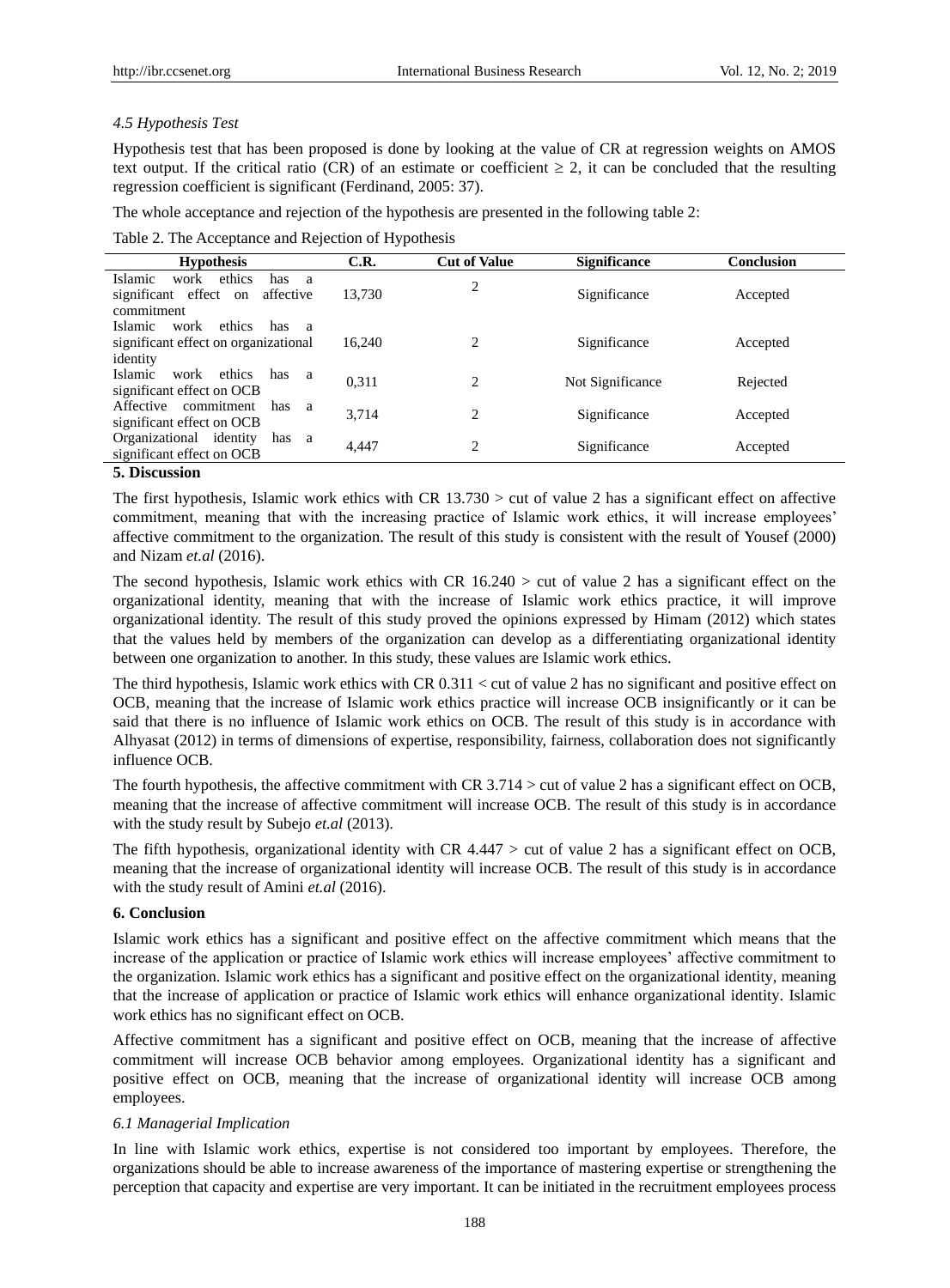which prioritizes the consideration of mastery of the person (person-job fit) beyond consideration of the suitability of value with the organization (person-organization fit). Furthermore, providing opportunities and encouraging employees to improve their expertise, for example, by holding knowledge sharing activities among employees, implementing training programs, and providing scholarships to continue to higher education or mastery of certain skills.

Regarding the identity of the organization, organizations should be able to publish information about improving infrastructure and supporting facilities both in function, capacity, and appearance to the public through effective media. Besides that, carrying out intensive public relations and external communication activities by making each employees as a "spokesperson" or "organization ambassador" and improving social assistance programs or free treatment for the community.

Related to OCB, organizations should be able to increase the initiative of each employee by encouraging them to be active in organizational knowledge management according to their level and authority, encouraging employees to be active in meetings and participate in a discussion of organizational decisions through participatory management.

Regarding effective commitment, organizations should be able to improve their sense of belonging to the organization by carrying out activities to improve their sense of family or give personal attention or appreciation, encourage the increased of togetherness among employees with employee gathering, traveling and providing opportunities for the formation of informal groups of employees based on hobbies and so forth.

## *6.2 Future Research Agenda*

There needs to be replication research involving the dimensions or indicators of Islamic work ethics that are able to provide deeper and specific explanations. Future researches need to develop a more comprehensive model involving other variables such as knowledge sharing and collaboration capability related to OCB that may have a greater influence on OCB.

## **References**

- Abbasi, A. S., & Aiza, H. R. (2012). Impact of islamic work ethics, reward system and organizational environment on citizenship behavior of employees. *Sci.Int. (Lahore)*, *24*(4), 513-519.
- Ahmad, S., & Musa, Y. O. (2012). The concept of islamic work ethic: an analysis of some points in the prophetic tradition. *International Journal of Business and Social Science, 3*(20).
- Alhyasat, K. M. K. (2012). The role of islamic work ethics in developing organizational citizenship behavior at the Jordanian Press Foundations. *Journal of Islamic Marketing, 3*(2), 139-154. https://doi.org/10.1108/17590831211232555
- Ali, Abbas J., & Abdullah, A. (2008). Islamic work ethic: a critical review. *Cross Cultural Management: An International Journal, 15*(1), 5-19. https://doi.org/10.1108/13527600810848791
- Allameh, S. M., Saeed, A., & Ali, K. (2012). The effect of self-concept and organizational identity on organizational citizenship behavior (a case study in the social security organization of isfahan city). *International Journal of Human Resource Studies*, *2*(1). https://doi.org/10.5296/ijhrs.v2i1.1119
- Amini, M., Mehdi, A., Masoud, G., & Mani, R. (2016). Evaluation of the relationship between social self concepts, organizational identity and organizational citizenship behavior. *Asian Social Science*, *12*(2). https://doi.org/10.5539/ass.v12n2p62
- Fakhar, H. M. Z., Muhammad, Y. K. M., Arshad, M. S., & Muhammad, I. R. (2012). Islamic work ethics in contemporary era and its relationship with organizational citizenship behavior (a study based on hospitals and banks in Pakistan). *Interdisciplinary Journal of Contemporary Research in Business, 4*(6).
- Ferdinand, A. (2005) Structural equation modeling in management research, Diponegoro University publishing agency: Semarang.
- Ghozali, I. (2017) Structural equation models, concepts and applications with AMOS 24 update bayesian SEM, Edition 7, Diponegoro University publishing agency: Semarang.
- Han, S. T., Agustinus, N., Endo, W. K., & Thomas, S. K. (2012). Affective commitments in organizations affected by perceived organizational support and job satisfaction. *Journal of Management and Entrepreneurship*, *1*(14).
- Harper, P. J. (2015). Exploring forms of organizational citizenship behaviors (OCB): antecedents and outcomes. *Journal of Management and Marketing Research*, 18 – February.